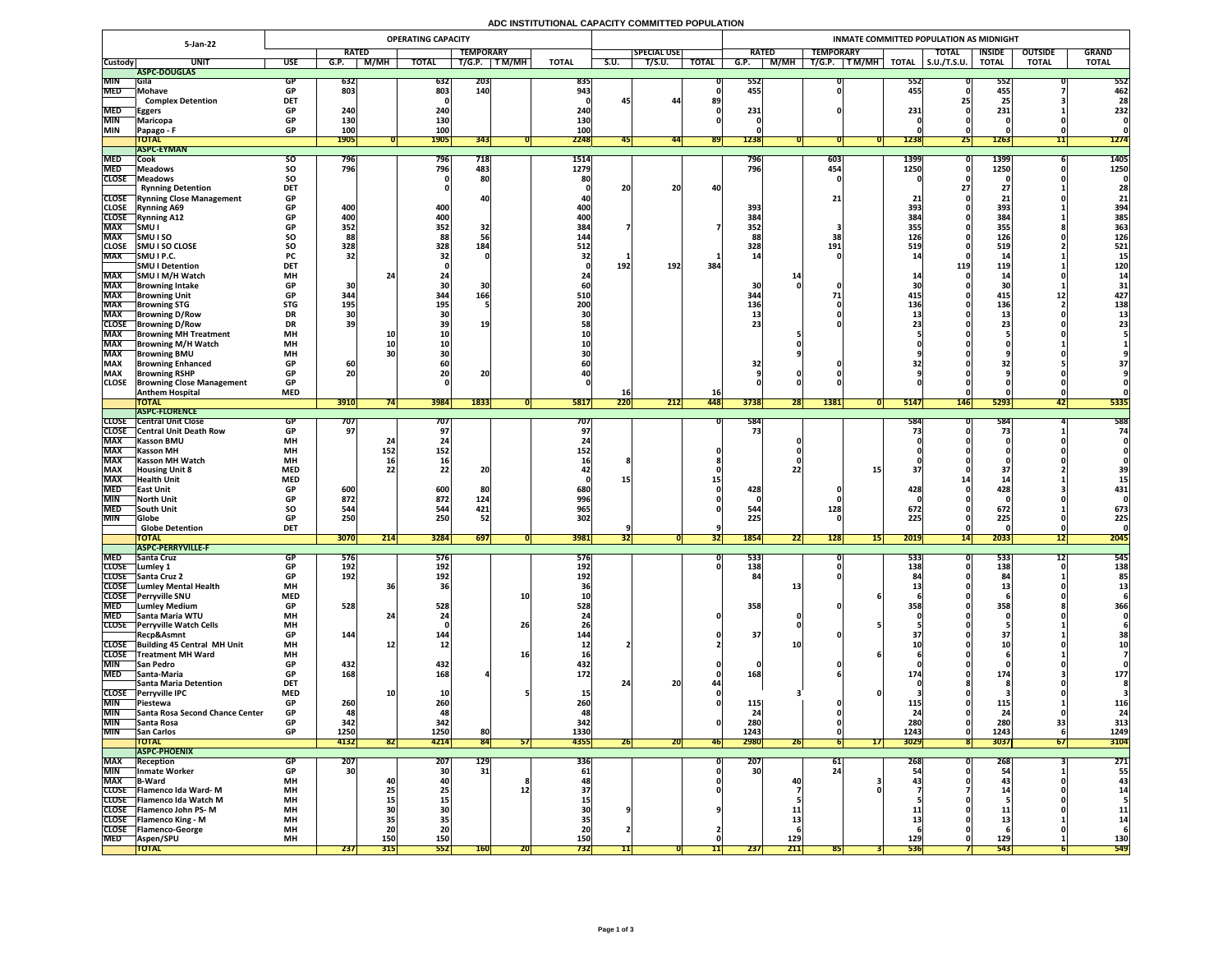## **ADC INSTITUTIONAL CAPACITY COMMITTED POPULATION**

|                          | <b>OPERATING CAPACITY</b><br><b>5-Jan-22</b>       |                          |              |               |                                |             |            |              |                    |                   |              | INMATE COMMITTED POPULATION AS MIDNIGHT |                  |                     |                     |               |                |              |  |  |  |  |
|--------------------------|----------------------------------------------------|--------------------------|--------------|---------------|--------------------------------|-------------|------------|--------------|--------------------|-------------------|--------------|-----------------------------------------|------------------|---------------------|---------------------|---------------|----------------|--------------|--|--|--|--|
|                          |                                                    |                          | <b>RATED</b> |               | <b>TEMPORARY</b>               |             |            |              | <b>SPECIAL USE</b> |                   |              | <b>RATED</b>                            | <b>TEMPORARY</b> |                     | <b>TOTAL</b>        | <b>INSIDE</b> | <b>OUTSIDE</b> | <b>GRAND</b> |  |  |  |  |
| <b>Custody</b>           | <b>UNIT</b>                                        | <b>USE</b>               | G.P.         | M/MH          | <b>TOTAL</b>                   | T/G.P.      | T M/MH     | <b>TOTAL</b> | S.U.               | T/S.U.            | <b>TOTAL</b> | M/MH<br>G.P.                            | T/G.P.<br>TM/MH  | <b>TOTAL</b>        | $\vert$ S.U./T.S.U. | <b>TOTAL</b>  | <b>TOTAL</b>   | <b>TOTAL</b> |  |  |  |  |
| <b>CLOSE Morey</b>       | <b>ASPC-LEWIS</b>                                  | GP/PC                    | <b>800</b>   |               | 800                            |             |            | <b>800</b>   |                    |                   |              | 460                                     |                  |                     |                     |               |                | 461          |  |  |  |  |
|                          | <b>Morey Detention</b>                             | <b>DET</b>               |              |               |                                |             |            |              | TP<br>80           |                   | 16<br>80     |                                         |                  |                     |                     | 460           |                | 77           |  |  |  |  |
| <b>CLOSE</b> Rast        |                                                    | <b>PC</b>                | 404          |               | 404                            |             |            | <b>404</b>   |                    |                   |              | 374                                     |                  | 374                 |                     | 374           |                | 378          |  |  |  |  |
| CLOSE Rast II            |                                                    | <b>PC</b>                |              |               |                                |             |            |              |                    |                   |              |                                         |                  |                     |                     |               |                |              |  |  |  |  |
| <b>CLOSE</b>             | <b>RAST III</b>                                    | <b>PC</b>                |              |               |                                |             |            |              |                    |                   |              |                                         |                  |                     |                     | 45            |                |              |  |  |  |  |
| <b>MAX</b>               | <b>Rast PC</b><br><b>CLOSE</b> Rast Close Mgt.     | <b>PC</b>                | <b>320</b>   |               | 320                            |             |            | 320          |                    |                   |              | 290                                     |                  | <b>290</b>          |                     | 290           |                | 299          |  |  |  |  |
|                          | Lewis Medical                                      | <b>PC</b><br><b>MED</b>  |              |               |                                |             |            |              |                    |                   | <b>17</b>    |                                         |                  |                     |                     |               |                |              |  |  |  |  |
| <b>MED</b>               | Stiner I                                           | <b>GP</b>                | 378          |               | 378                            | 197         |            | 575          |                    |                   |              | 378                                     |                  | 409                 |                     | 409           |                | 414          |  |  |  |  |
| <b>MED</b>               | Stiner II                                          | <b>GP</b>                | 400          |               | 400                            | 208         |            | 608          |                    |                   |              | 400                                     | 128              | 528                 |                     | 528           |                | 538          |  |  |  |  |
|                          | <b>Stiner Detention</b>                            | <b>DET</b>               |              |               |                                |             |            |              | 70                 |                   | 70           |                                         |                  |                     |                     | 61            |                | 62           |  |  |  |  |
| <b>MIN</b>               | <b>Bachman PC</b>                                  | <b>PC</b><br>GD.         | 300<br>ാവി   |               | 300<br><b>3UUL</b>             | 76          |            | 376          |                    |                   |              | 279                                     |                  | 279<br>2961         |                     | 279<br>206    |                | 280          |  |  |  |  |
| <b>MED</b>               | MED Bachman GP<br><b>Stiner Transitory</b>         | VГ<br><b>TRANS</b>       | JUU<br>22    |               | <b>POOL</b><br>22 <sub>1</sub> |             |            | 376          |                    |                   |              | 296                                     |                  | LJU                 |                     | LJU           |                | 296          |  |  |  |  |
|                          | <b>Bachman Detention</b>                           | <b>DET</b>               |              |               |                                | ᆂᆂ          |            |              | 8Ľ                 |                   | 80           |                                         |                  |                     |                     |               |                | 71           |  |  |  |  |
|                          | <b>CLOSE</b> Buckley PC                            |                          | 750          |               | 750                            |             |            | 750          | 16                 |                   |              | 616                                     |                  | 616                 |                     | 616           |                | 623          |  |  |  |  |
|                          | <b>CLOSE</b> Buckley PC II                         |                          |              |               | 50                             |             |            |              |                    |                   |              |                                         |                  |                     |                     |               |                | 37           |  |  |  |  |
| <b>MED</b>               | <b>Barchey PC I</b>                                |                          | 370          |               | 370                            | <b>150</b>  |            | 520          |                    |                   |              | 370                                     |                  |                     |                     | <b>406</b>    |                | 407          |  |  |  |  |
| <b>MED</b><br><b>MED</b> | <b>Barchey PC II</b><br><b>Barchey PC III</b>      | <b>PC</b>                | 370          |               | 370                            | 120         |            | 490          |                    |                   |              | 341                                     |                  | 341                 |                     | 341           |                | 342<br>21    |  |  |  |  |
| <b>MED</b>               | <b>Barchey PC Watch Cells</b>                      | <b>MH</b>                |              |               |                                |             | 20         |              |                    |                   |              |                                         |                  |                     |                     |               |                |              |  |  |  |  |
|                          | CLOSE Sunrise Male Minors                          | <b>GP</b>                | 75           |               |                                |             |            |              |                    |                   |              |                                         |                  |                     |                     | & &           |                |              |  |  |  |  |
|                          | <b>CLOSE</b> Sunrise Femal Minors                  | <b>GP</b>                |              |               |                                |             |            |              |                    |                   |              |                                         |                  |                     |                     |               |                |              |  |  |  |  |
|                          | CLOSE Sunrise Minors CDU/Watch                     |                          |              |               |                                |             |            |              |                    |                   |              |                                         |                  |                     |                     |               |                |              |  |  |  |  |
| <b>MIN</b>               | <b>TEagle Point Second Chance Center</b>           | <b>GP</b>                | 300          |               | 300                            |             |            | 300          |                    |                   |              | 213                                     |                  | 213                 |                     | 213           |                | 214          |  |  |  |  |
|                          | <b>TOTAL</b><br><b>ASPC-SAFFORD</b>                |                          | 5104         |               | 5104                           | 850         | ZUI        | <b>5974</b>  | 279                |                   | 279          | 4151                                    | <b>195</b>       | 4358<br><b>1217</b> | 215                 | 4573          | 46             | 4619         |  |  |  |  |
| <b>MIN</b>               | <b>Fort Grant</b>                                  | <b>GP</b>                | 588          |               | 588                            | <b>160</b>  |            | 748          |                    |                   |              | 335                                     |                  | <b>3351</b>         |                     | 335           |                | 335          |  |  |  |  |
|                          | <b>Miles Detention</b>                             | <b>DET</b>               |              |               |                                |             |            |              |                    | 24                | 49           |                                         |                  |                     |                     |               |                |              |  |  |  |  |
| <b>MIN</b>               | <b>Graham</b>                                      | <b>GP</b>                | 615          |               | 615                            |             |            | 711          |                    |                   |              | 232                                     |                  | <b>232)</b>         |                     | 232           |                | 232          |  |  |  |  |
| <b>MED</b>               | <b>Tonto</b>                                       | <b>PC</b>                | 250          |               | 250                            | <b>160</b>  |            | 410          |                    |                   |              | 250                                     |                  | 252                 |                     | 252           |                | 253          |  |  |  |  |
|                          | <b>Tonto Detention</b><br><b>TOTAL</b>             | <b>DET</b>               | 1453         |               | 1453                           |             |            |              |                    | 24                |              | 817                                     |                  |                     |                     |               |                |              |  |  |  |  |
|                          | <b>ASPC-TUCSON</b>                                 |                          |              |               |                                | <b>416</b>  |            | 1869         | <b>JTI</b>         |                   |              |                                         |                  | 819                 |                     | 836           |                | 839          |  |  |  |  |
| <b>CLOSE</b>             | <b>Cimarron</b>                                    | GP                       | 648          |               | 648                            |             |            | 648          |                    |                   |              | 585                                     |                  | <b>5851</b>         |                     | 585           |                | 590          |  |  |  |  |
|                          | <b>Cimarron Detention</b>                          | <b>DET</b>               |              |               |                                |             |            |              |                    | 48                | 96           |                                         |                  |                     |                     |               |                |              |  |  |  |  |
|                          | <b>CLOSE</b> Rincon MH Watch                       | <b>MH</b>                |              |               | 79                             |             |            | 85           |                    |                   |              | 31                                      |                  |                     |                     |               |                |              |  |  |  |  |
|                          | <b>CLOSE</b> Rincon Medical<br>CLOSE Rincon S.N.U. | <b>MED</b><br><b>MED</b> |              |               | 16                             |             |            |              | bt                 |                   |              |                                         |                  |                     |                     |               |                | 66           |  |  |  |  |
|                          | <b>CLOSE</b> Cimarron Transitory                   | <b>TRANS</b>             |              |               |                                |             |            |              |                    |                   |              |                                         |                  |                     |                     |               |                |              |  |  |  |  |
| CLOSE Rincon             |                                                    | <b>GP</b>                | 340          |               | 340                            |             |            | 340          |                    |                   |              | 324                                     |                  | 324                 |                     | 324           |                | 324          |  |  |  |  |
|                          | CLOSE Rincon MH Program                            | <b>MH</b>                |              | 256           | 256                            |             |            | 256          |                    |                   |              | 193                                     |                  | 193                 |                     | 193           |                | 194          |  |  |  |  |
| <b>MAX</b>               | <b>Rincon MH Program II</b>                        | <b>MH</b>                |              | 149           | 149                            |             |            | 152          |                    |                   |              | 83                                      |                  |                     |                     | 83            |                | 89           |  |  |  |  |
| <b>MAX</b>               | <b>Rincon MH Watch II</b>                          | <b>MH</b>                |              |               |                                |             | 20         |              |                    |                   |              |                                         |                  |                     |                     |               |                |              |  |  |  |  |
| <b>MED</b><br><b>MED</b> | <b>Santa Rita</b><br>Manzanita S.N.U.              | <b>GP</b><br><b>MED</b>  | 768          |               | 768                            |             | <b>20</b>  | 768          |                    |                   |              | 707<br>25                               |                  | 707<br>18           |                     | 707<br>43     |                | 711          |  |  |  |  |
| <b>MED</b>               | Manzanita                                          | <b>GP</b>                | 179          |               | 179                            | 107         |            | 286          |                    |                   |              | 179                                     |                  | 236                 | <b>NA</b>           | 236           |                | 238          |  |  |  |  |
|                          | MED Manzanita Second Chance Center                 | GP                       | 481          |               | 481                            |             |            |              |                    |                   |              | 29                                      |                  |                     | <b>NA</b>           | <b>29</b>     |                | <b>29</b>    |  |  |  |  |
| <b>MED</b>               | Manzanita Watch Cells                              | <b>MH</b>                |              |               |                                |             |            |              |                    |                   |              |                                         |                  |                     |                     |               |                |              |  |  |  |  |
| <b>MED</b>               | <b>Manzanita Residential</b>                       | <b>MED</b>               |              |               | 58                             |             |            |              |                    |                   |              |                                         |                  |                     |                     |               |                | 56           |  |  |  |  |
| <b>MED</b>               | Manzanita Detention<br>Winchester                  | <b>DET</b><br><b>GP</b>  | 400          |               | 400                            | 336         |            | 736          | <u>12</u>          | 11                | 23           | 400                                     | 283              | 683                 |                     | 683           |                | 689          |  |  |  |  |
|                          | <b>Winchester Detention</b>                        | <b>DET</b>               |              |               |                                |             |            |              | TC                 | ┷                 | 24           |                                         |                  |                     |                     |               |                |              |  |  |  |  |
|                          | <b>Complex Detention</b>                           | <b>DET</b>               |              |               |                                |             |            |              | 40                 |                   | 80           |                                         |                  |                     |                     |               |                |              |  |  |  |  |
| <b>MIN</b>               | Catalina                                           | <b>GP</b>                | 360          |               | 360                            |             |            | 360          |                    |                   |              | 350                                     |                  | <b>350</b>          |                     | <b>350</b>    |                | 351          |  |  |  |  |
| <b>MIN</b>               | Whetstone                                          | <b>GP</b>                | 1250         |               | 1250                           |             |            | 1250         |                    |                   |              | 861                                     |                  | 861                 |                     | 861           |                | 863          |  |  |  |  |
|                          | <b>TOTAL</b><br><b>ASPC-WINSLOW</b>                |                          | 3993         | 607           | 4600                           | 467         | 49         | <b>5116</b>  | 178                | 111               | 289          | 3435<br><b>404</b>                      | 344              | 4201<br><b>18</b>   | 227                 | 4428          |                | 4462         |  |  |  |  |
| <b>MIN</b>               | <b>Coronado</b>                                    | GP.                      | 492          |               | 492                            | <b>136</b>  |            | 628          |                    |                   |              | 335                                     |                  | 335                 |                     | 335           |                | 335          |  |  |  |  |
| CLOSE Kaibab             |                                                    | GP                       | 800          |               | 800                            |             |            | 800          |                    |                   |              | 670                                     |                  | 670                 |                     | 670           |                | 675          |  |  |  |  |
|                          | <b>Complex Detention</b>                           | <b>DET</b>               |              |               |                                |             |            |              | 20                 | 19 <sub>1</sub>   | 39           |                                         |                  |                     |                     |               |                | 22           |  |  |  |  |
| <b>MIN</b>               | <b>Apache</b>                                      | <b>GP</b>                | 334          |               | 334                            | 80          |            |              |                    |                   |              | 334                                     |                  | 345                 |                     | 345           |                | 345          |  |  |  |  |
|                          | <b>Apache Detention</b>                            | <b>DET</b>               |              |               |                                |             |            |              | <u>12</u>          |                   | $12$         |                                         |                  |                     |                     |               |                |              |  |  |  |  |
|                          | <b>TOTAL</b><br><b>ASPC-YUMA</b>                   |                          | 1626         |               | <b>1626</b>                    | 216         |            | 1842         | 32                 | 191               | 51           | 1339                                    |                  | <b>1350</b>         | 21                  | 1371          |                | <b>1377</b>  |  |  |  |  |
| <b>MED</b>               | <b>Cheyenne</b>                                    | <b>GP</b>                | <b>800</b>   |               | 800                            | 324         |            | 1124         |                    |                   |              | 744                                     |                  | 744                 |                     | 744           |                | 765          |  |  |  |  |
|                          | <b>Cheyenne Detention</b>                          | <b>DET</b>               |              |               |                                |             |            |              | $-401$             | 39                | 79           |                                         |                  |                     |                     | 45            |                | 49           |  |  |  |  |
| <b>MIN</b>               | <b>Cocopah</b>                                     | <b>GP</b>                | 250          |               | 250                            | <b>80</b>   |            | 330          |                    |                   |              |                                         |                  |                     |                     |               |                |              |  |  |  |  |
|                          | CLOSE Dakota Y13                                   | <b>GP</b>                | 800          |               | 800                            |             |            | 800          | 16 <sub>1</sub>    |                   | <b>16</b>    | 390                                     |                  | 390                 |                     | 390           |                | 398          |  |  |  |  |
|                          | <b>Dakota Detention</b>                            | <b>DET</b><br><b>GP</b>  |              |               |                                |             |            |              | 80                 |                   | 80           |                                         |                  |                     |                     |               |                | 48           |  |  |  |  |
| <b>MED</b><br><b>MIN</b> | <b>Cibola</b><br><b>La Paz</b>                     | <b>GP</b>                | 1250<br>1250 |               | 1250<br>1250                   |             |            | 1266<br>1250 |                    |                   |              | 846<br>720                              |                  | 846<br>720          |                     | 846<br>720    |                | 855<br>720   |  |  |  |  |
|                          | <b>TOTAL</b>                                       |                          | 4350         |               | <b>4350</b>                    | <b>420</b>  |            | 4770         | <b>136</b>         | <b>39</b>         | <b>175</b>   | 2700                                    |                  | 2700                | 91                  | 2791          | 44             | 2835         |  |  |  |  |
|                          | <b>TOTAL IN-STATE</b>                              |                          | 29780        | <u> 1292 </u> | <b>31072</b>                   | <b>5486</b> | <b>146</b> | <b>36704</b> | <b>1006</b>        | <mark> 469</mark> | <b>1475</b>  | 22489<br>$\boxed{691}$                  | <b>2152</b>      | 25397<br>65         | 771                 | 26168         | 271            | 26439        |  |  |  |  |
|                          |                                                    |                          |              |               |                                |             |            |              |                    |                   |              |                                         |                  |                     |                     |               |                |              |  |  |  |  |